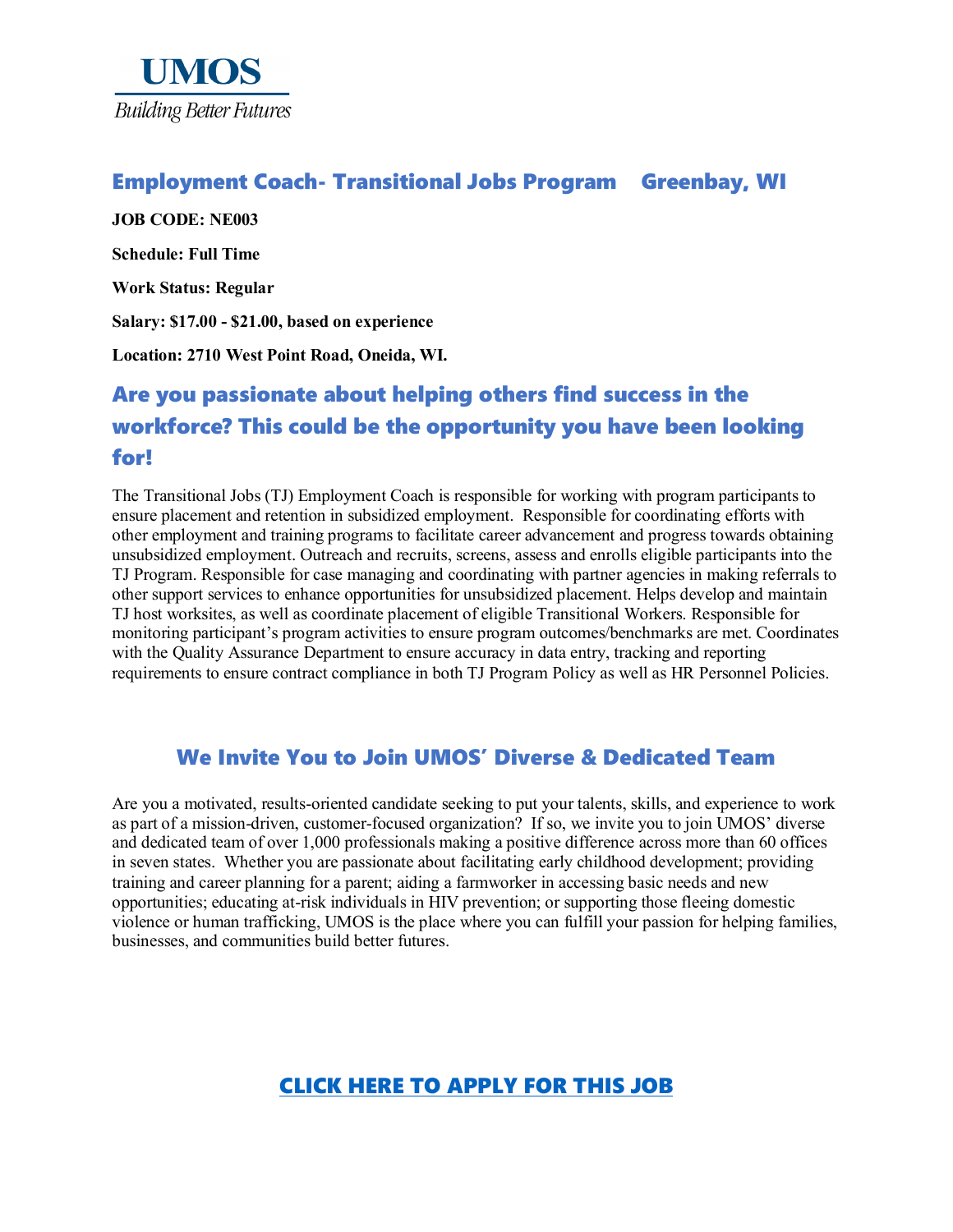

#### Benefits

To support its team members, UMOS offers highly competitive compensation as well as a benefits package including:

- Paid time off that increases over your years of service
- 12 paid holidays annually<br>• A robust range of insurance
- A robust range of insurance covering health, dental, vision, life, short- and long-term disability, and accidental death & dismemberment
- The options to establish either a Health Savings Account or Flexible Spending Account, which can be used to cover deductibles, prescriptions, and other healthcare expenses
- A variety of support services to promote well-being through the employee assistance program
- Retirement plan options, including  $401(k)$  and Roth IRA, allowing you to make pre-tax or aftertax contributions. For those participating in the 401(k) Retirement Plan, UMOS annually contributes at least 3% of employees' eligible compensation

#### Diversity & Equal Opportunity

UMOS is proud to be an Equal Opportunity Employer, and encourages qualified candidates of all backgrounds to apply, irrespective of race, ethnicity, color, religion, sex, national origin, sexual orientation, marital status, disability, age, parental status, and military service, or any other status protected by federal, state, or local law. 78% of management positions are held by people of color and women.

#### Primary Responsibilities:

- 1) Recruits program participants this includes pre-screening for program eligibility.
- 2) Responsible for conducting UMOS TJ worker orientations and other related job readiness activities prior to placement into the subsidized employment.
- 3) Responsible for the assessment, development of a joint Employment Plan in coordination with the program participant.
- 4) Responsible for the placement of eligible participants in TJ host worksites.
- 5) Responsible for case managing a TJ participant caseload to ensure participant files comply with TMJ/TJ Program Policy requirements and UMOS TMJ/TJ Standard Operating Procedures (SOP).
- 6) Responsible for making referrals to other programs that offer essential services (i.e., housing, driver's license reinstatement, Child Support, etc.)
- 7) Assist in identifying companies in the non-profit and profit sector, including community-based organizations that could potentially serve as TJ Host Worksites.
- 8) Responsible for the evaluation of the Host Worksites ensuring they are safe, value-added and enable TJ workers to learn skills that align with identified career goals.
- 9) Secures TJ worksite agreements with each host worksite which clearly outlines the obligations to ensure TJ slots do not displace any regular employees, and that host worksites have grievance procedures in place to resolve complaints.
- 10) Acts as a liaison between host worksites and UMOS to resolve any customer service and TJ retention problems.
- 11) Works with the TMJ/TJ Quality Assurance Team to ensure payroll information is collected and recorded timely and accurately.
- 12) Helps cultivate long-term relationships with existing and potential employers that may serve as TJ